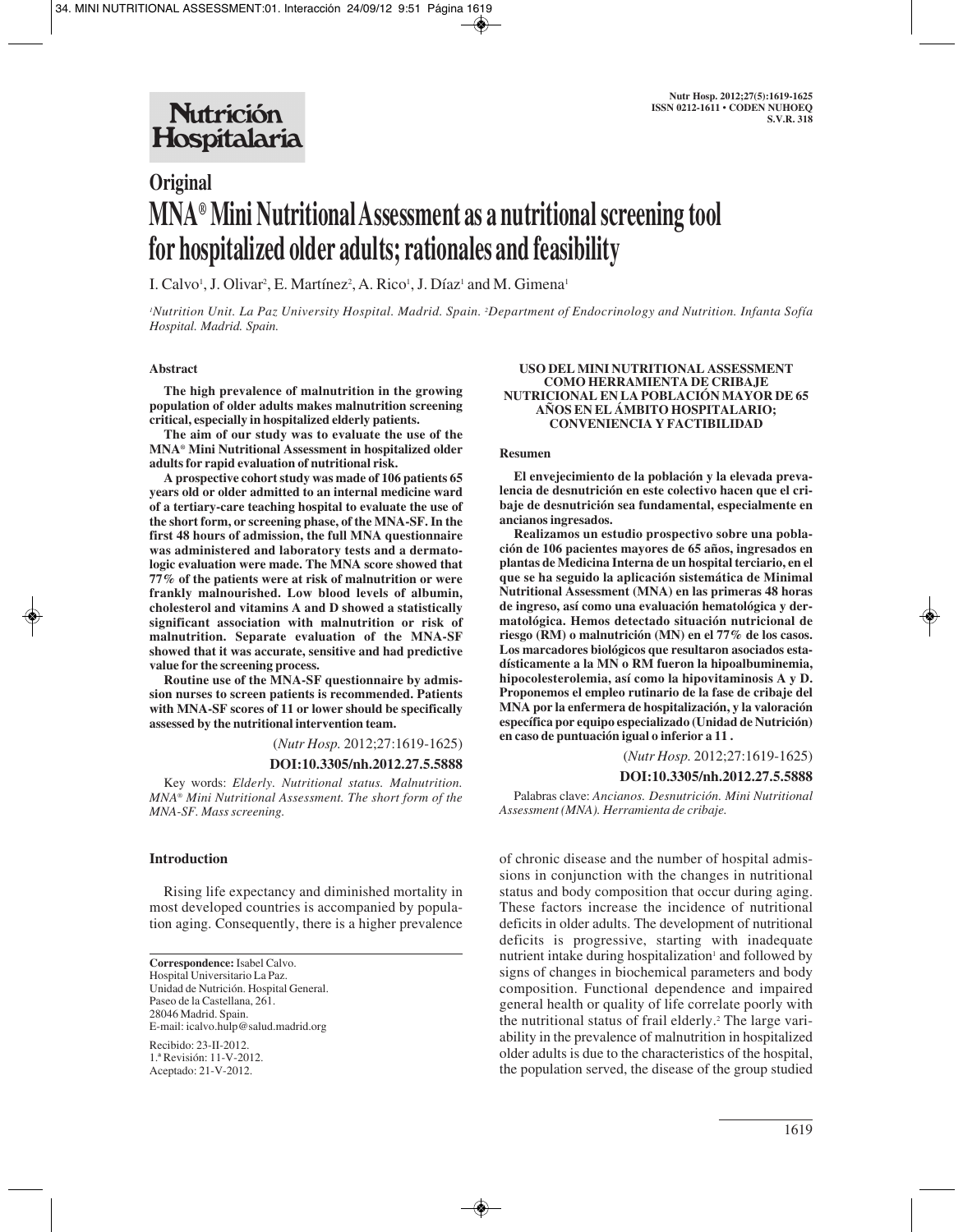and the nutritional method used.3,4 No single parameter meets all the requirements of a good marker of nutritional status. A Dutch group studied body mass index (BMI) compared to weight loss  $> 10\%$  in 6 months as a predictor of malnutrition, and found that only 21% of patients with weight loss  $> 10\%$  had BMI < 18.5.5 Most authors agree that a comprehensive assessment of clinical and laboratory markers is needed<sup>6,7</sup>.

Hospital malnutrition, according to the series studied and markers used, affects 10-80% of hospitalized patients.<sup>8</sup> The most accepted figures indicate that 30 to 50% of hospitalized patients are malnourished.9 The prevalence of malnutrition in older adults depends on where they live. Malnutrition affects more than 50% of older adults who are institutionalized<sup>10</sup> and  $15\%$  of those living at home.11

The World Health Organization declared in 1992 the elderly population as one of the most nutritionally vulnerable groups, due to changes that take place in anatomic and physiologic characteristics during the aging process.12 Early detection of malnutrition in older adults is a priority for optimizing healthcare and has a significant effect on morbidity and mortality in this population.<sup>13</sup>

We designed a study to assess the prevalence of malnutrition and its impact on blood chemistries and the skin of patients older than 65 years admitted to the internal medicine department of a tertiary public hospital. Our main objective was to evaluate the use of a simple nutritional screening tool in the nursing assessment of patients on admission to ensure early detection of patients requiring specialized nutritional intervention.

## **Material and methods**

A prospective, cross-sectional study was made of patients admitted to three different internal medicine units of La Paz University Hospital (Madrid, Spain) during two months (February and March). Patients with chronic kidney failure, liver disease, or tumoral disease were excluded as a group with higher nutritional risk.

The data were collected in the first 24-48 hours of admission of the patient. The same investigator (IC) did all the interviews to minimize interobserver bias. The complete MNA® Mini Nutritional Assessment (Nestlé Nutrition Institute) (Annex 1), consisting of a screening phase (MNA-SF, or short form) and assessment phase, was administered to all patients. The screening phase (used as a short form to identify patients at risk of malnutrition) consists of six items: a food intake item, two anthropometric parameters (recent weight loss and body mass index, or BMI), and three general parameters (mobility, physical and emotional stress, and neuropsychological). The assessment phase had twelve items: anthropometric (calf and upper arm circumference), general (six questions on lifestyle, medication and mobility), dietary (eight questions related to number of meals, food and fluid intake, and mode of feeding), and subjective assessment (personal view of health and nutritional status). The sum of the MNA scores of both phases distinguishes between elderly patients with adequate nutrition, MNA score  $\geq$  24; risk of malnutrition, MNA score 17.5-23.5; and protein-calorie malnutrition,  $MNA < 17.^{14}$ 

In the first 24-48 hours of admission, a dermatologic examination was made of the skin (hyperkeratosis, bleeding, edema, and pigmentation), hair (alopecia, capillary fragility), nails (color and thickness), and mucous membranes (hydration and color).

Blood samples were obtained for the white blood cell count and albumin, cholesterol, folic acid, phosphorus, magnesium, zinc and vitamins A, C, D, E and B12 measurements.

All patients were asked to give their informed consent to participate in the study. The study was approved by the Institutional Review Board of the La Paz University Hospital.

# *Statistical analysis*

The data were analyzed using the SPSS 9 statistical program. Qualitative data were described as absolute frequencies and percentages and quantitative data as the mean, median, and standard deviation depending on the distribution of data.

Qualitative variables were compared using the chisquare test (Pearson's test or Fisher's test). Quantitative variables were analyzed using the Student t test to compare the distribution of two groups and the ANOVA test to compare the distribution of three groups. The correlation between quantitative variables was analyzed by calculating the Spearman correlation coefficient. All statistical tests were two-sided and significance was set at  $p < 0.05$ .

## **Results**

One hundred and six patients were included in the study in February and March of 2007: 58 men (54.7%) and 48 women (45.3%), mean age 79.4 years, and body mass index (BMI) 27.1. In this group, 96 patients (90.6%) lived at home (alone or with a family member or caregiver) and 10 (9.4%) in nursing homes.

According to the complete MNA score, 22% of patients were malnourished, 55% were at risk of malnutrition, and 24% were adequately nourished. MNA score correlated negatively with age  $(r^2 = -0.0218)$ ,  $P = 0.025$ ). Consequently, patient stratification by age group showed an inverse relationship between MNA score and age (table I). No association was found between malnutrition and gender (74% of men and 79% of women were malnourished or at risk of malnutrition). MNA nutritional status categories showed a significant association with the place of residence,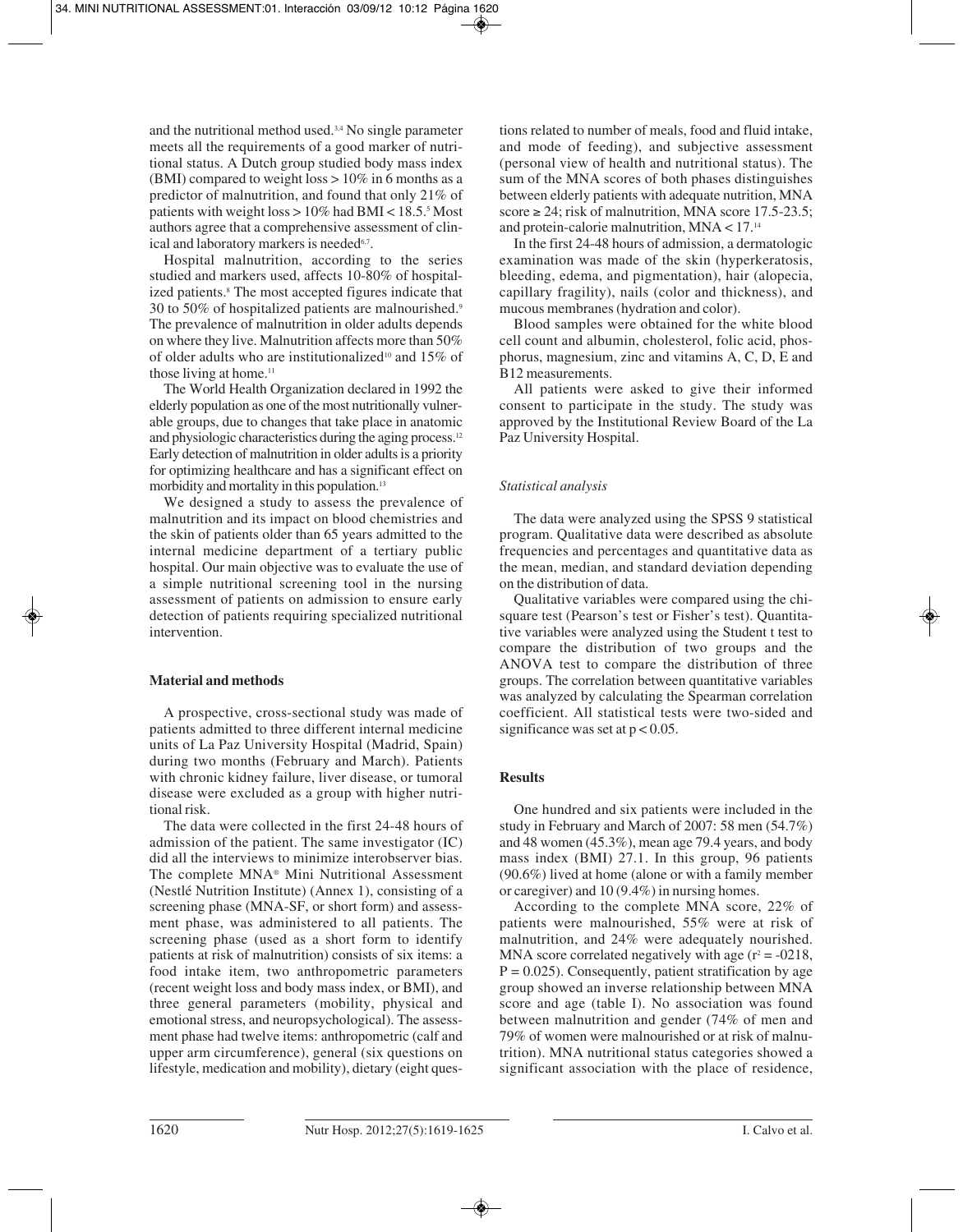|                                                                                                                                                                                                                                                                                                                                                                                                                                                      | MNA*                 | Mini Nutritional Assessment                                                                                                                                                            |                                                                        |     |
|------------------------------------------------------------------------------------------------------------------------------------------------------------------------------------------------------------------------------------------------------------------------------------------------------------------------------------------------------------------------------------------------------------------------------------------------------|----------------------|----------------------------------------------------------------------------------------------------------------------------------------------------------------------------------------|------------------------------------------------------------------------|-----|
| Listhaann                                                                                                                                                                                                                                                                                                                                                                                                                                            | First tuesel         | Sale.                                                                                                                                                                                  | <b>Clute:</b>                                                          |     |
| TRADIT, FOR<br>Agn                                                                                                                                                                                                                                                                                                                                                                                                                                   | <b>Height</b> , cree | <b>LD. Number</b>                                                                                                                                                                      |                                                                        |     |
| Complete the screen by filling in the boxes with the appropriate numbers.<br>Add the numbers for the screen. If score is 11 or less, continue with the assessment to gain a Makuzotion Indicator Score.                                                                                                                                                                                                                                              |                      |                                                                                                                                                                                        |                                                                        |     |
| Screening                                                                                                                                                                                                                                                                                                                                                                                                                                            |                      | / How roury full music close the patient est daily?                                                                                                                                    |                                                                        |     |
| A. No. Soul intake dockned over the past 3 months due to less of appetite,<br>digestive picklems, chewing or awaitowing difficulties?                                                                                                                                                                                                                                                                                                                |                      | $0 = 10000$<br>$-2$ trengts<br>٠<br>$2 - 3$ streets                                                                                                                                    | П                                                                      |     |
| 0 = severe bits of appetite<br>I = moderate has of appetite<br>$1 =$ to letted appeting                                                                                                                                                                                                                                                                                                                                                              | u.                   | E Selected comproprimarians hi postein intake<br>- At least one serving of dairy products                                                                                              |                                                                        |     |
| 8 Weight in a during the last 5 months.<br>0 = weightloughed=than3kg&&Bid.<br>$1 = 4000$ tart appear<br>E = weighttesibeneen i und i kg (2.2 und 4.6 lbs)<br>I = coweight tax                                                                                                                                                                                                                                                                        | п                    | trim, cheese, yoguittperday.<br>. Two or more be reings of largement<br>or eggs per week<br>+ Must, fish or poultry every day<br>00 = T00/1989<br>05= W79H                             | yesD mu⊡<br>yes []<br>moL.<br>weD<br>SO <sub>2</sub>                   |     |
| <b>C. Modelity</b><br>$0 = 0$ indication bound.<br>1 = alde to get out of hed/chair list stock mit ge eut.<br>$I = 000100$                                                                                                                                                                                                                                                                                                                           | o                    | 1.0 xi #3 year<br>Comparters fault or maste servings.<br>of fraksen wepstables per ring?<br>0 = 80                                                                                     | 5 - 2 996                                                              | BIL |
| D. Plac stationed psychological stress or sculve classes<br>in the past 3 months.<br><b>6 x yes</b><br>$2 - 100$                                                                                                                                                                                                                                                                                                                                     | в                    | GO - RICHARD COPE<br>0.2 = 1 to 5 clubs<br><b>1.0 o more Bun Scram</b>                                                                                                                 | M. How much faith (water, juice, coffee, fea.milk) is commend per day? |     |
| E. Neumprochological problems<br>6 - n www.demotiverdemotion<br>1 = milddemmin<br>I = oceanochological problems                                                                                                                                                                                                                                                                                                                                      | ы                    | N Mode of liveding<br>0 = underto not will not and taxes<br>1 = self-fectwith some difficulty<br>3 = self-feel without any president                                                   |                                                                        |     |
| F Bechnikes index IBMD dweight trag) / Dwight in reft<br>0 = BMiles than 19<br>1 - BM 1940 kits that 21<br>2 = MAS 27 ha ling Muss 23<br>I = MAI 33 or greated                                                                                                                                                                                                                                                                                       |                      | O Self vision of matchborol status<br>0 in Venet self as being maincromined<br>1 = kurcetain of run those state<br>2. = views sell as having no cutritional problem                    | . .                                                                    |     |
| Эстеститер эсопе сывимании: 14 рокин)<br>12 points or greater. Necessal - rest at risk - no meet to complete assessment<br>11 points or ballow Familia materials from - continue a secretary                                                                                                                                                                                                                                                         | e n                  | F In comparison with other people of the same ape.<br>how does the pottern consider law in mealth status?<br>D.O is not as good.<br>0.5 - doesnot know<br>1.0 m stigped<br>20 u Letter |                                                                        | D.O |
| <b>Assessment</b><br>G. Lives independently (richin a numing hame or hospital)<br>0 to 80<br><b>F</b> = yes                                                                                                                                                                                                                                                                                                                                          |                      | Q Mid-ann-clicturalenvice (MAC) in cm<br>0.0 - MAC lest than 21<br>6.5 = MAC 21 to 22<br>1.0 x MK 23 engineers                                                                         |                                                                        | 8.O |
| 11 Takes record than 3 prescription drugs per day<br>0 % WS<br>1 - 4 TM                                                                                                                                                                                                                                                                                                                                                                              | IJ                   | R Callchcamberson S.C. House<br>6 a CC less than 11                                                                                                                                    | $1 = C$ Stepner                                                        |     |
| 1 Pressure some or Minutcuts<br>0 x yrs<br>3 # 80                                                                                                                                                                                                                                                                                                                                                                                                    |                      | Assessment true, to some                                                                                                                                                               |                                                                        |     |
| be) Value Kollbucht, Abelford, and Dieseries of the WANT- Nations ; and Chillergen (Not hard)<br>ngay 2006 metatra.<br>Nobel est tahun 1974 metatra di Sangai Tahun 2 januari yang kerasaan metatra di sistema.<br>Pacifical Emergency that the Editor and Editor Harmonical Executives (1982) 2 (Clinton) \$2011993.<br><b>WORK FITS</b><br>Guigez II Was Minn<br>a jezich ku sa ci ka transva. Machae thei ci i<br>(Februard Agos) 2000 (6000) 407 |                      | Screening score<br>Total Assertsment Imax Soporni<br>Malnutrition Indicator Score                                                                                                      |                                                                        |     |
| U Racitá, 1944, Ravisson 2000. RM/2012 1.3/09. 1038.<br>For more information: I was mine-abbeligation:                                                                                                                                                                                                                                                                                                                                               |                      | 1714255 (4088)<br>Leathan 17 points                                                                                                                                                    | at tick of elating to a<br><b>Highlocartifield</b>                     |     |

*Annex 1*

malnutrition being significantly higher among patients living in nursing homes (table II).

BMI correlated linear with the MNA score ( $r^2$  = 0.203,  $p = 0.037$ , but BMI £23 as a cutoff point identified only 17 patients (16%) as malnourished or at risk of malnutrition (table III).

The comparison of the MNF-SF and the complete MNA scores, screening phase and assessment phase, is summarized in table IV. Using an MNA-SF score of 11 or lower as a cutoff value suggestive of malnutrition, the MNA-SF score had sensitivity, specificity, positive predictive value, and negative predictive value for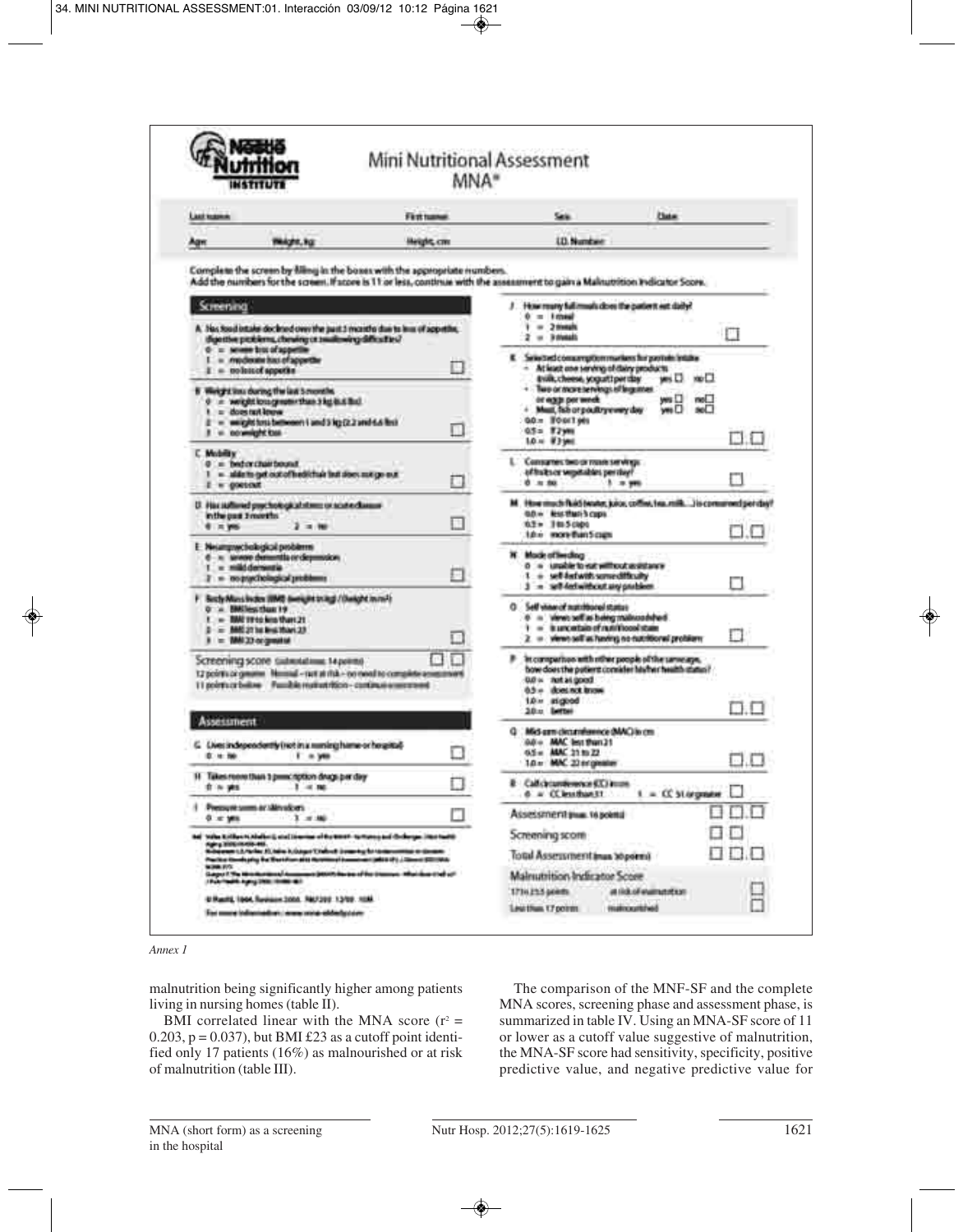| <b>Table I</b>                                                                                   |  |
|--------------------------------------------------------------------------------------------------|--|
| Nutritional status (MNA score) in relation to age in 106 hospitalized patients over 65 years old |  |
|                                                                                                  |  |

|                 | <i>Malnutrition</i><br>MNA < 17 | Risk of malnutrition<br><i>MNA 17-23.5</i> | Absence of malnutrition<br>$MNA \geq 24$ |
|-----------------|---------------------------------|--------------------------------------------|------------------------------------------|
| $\leq$ 74 years | 2(8.7%)                         | $13(65\%)$                                 | 8(35%)                                   |
| 75-84 years     | 15(23%)                         | $33(52\%)$                                 | 16(25%)                                  |
| > 84 years      | 6(32%)                          | 12(63%)                                    | 1(5%)                                    |

*Chi-square,* p < 0.012.

| <b>Table II</b><br>Nutritional status (MNA score) in relation to place of residence in 106 hospitalized patients over 65 years old |                                 |                                     |                                          |  |
|------------------------------------------------------------------------------------------------------------------------------------|---------------------------------|-------------------------------------|------------------------------------------|--|
|                                                                                                                                    | <i>Malnutrition</i><br>MNA < 17 | Risk of malnutrition<br>MNA 17-23.5 | Absence of malnutrition<br>$MNA \geq 24$ |  |
| Resides at home                                                                                                                    | 17(18%)                         | 54 (56%)                            | 25(26%)                                  |  |
| Nursing home                                                                                                                       | $6(60\%)$                       | $4(40\%)$                           |                                          |  |

*Chi-square,* p < 0.002.

| <b>Table III</b><br>Nutritional status (MNA score) in relation to BMI in 106 hospitalized patients over 65 years old |                                 |                                     |                                          |  |
|----------------------------------------------------------------------------------------------------------------------|---------------------------------|-------------------------------------|------------------------------------------|--|
|                                                                                                                      | <i>Malnutrition</i><br>MNA < 17 | Risk of malnutrition<br>MNA 17-23.5 | Absence of malnutrition<br>$MNA \geq 24$ |  |
| $BMI \leq 20$                                                                                                        | 2(67%)                          | 1(33%)                              |                                          |  |
| <b>BMI</b> 21-23                                                                                                     | 5(29%)                          | 9(53%)                              | 3(18%)                                   |  |
| BMI > 23                                                                                                             | 16(22%)                         | 48 (56%)                            | 22(27%)                                  |  |

BMI: Body Mass Index. *Chi-square,* p < 0.052.

| $C_{\ell}$ -square, $p < 0.032$ .                                        |                                 |                                            |                                          |  |
|--------------------------------------------------------------------------|---------------------------------|--------------------------------------------|------------------------------------------|--|
| <b>Table IV</b><br>MNA screening score versus MNA total assessment score |                                 |                                            |                                          |  |
|                                                                          | <i>Malnutrition</i><br>MNA < 17 | Risk of malnutrition<br><i>MNA 17-23.5</i> | Absence of malnutrition<br>$MNA \geq 24$ |  |
| $\leq$ 11 points<br>Possible malnutrition                                | 23                              | 54                                         | 9                                        |  |
| $\geq$ 12 points<br>Absence of malnutrition                              |                                 | 4                                          | 16                                       |  |
| Total                                                                    | 23                              | 58                                         | 25                                       |  |

defining malnutrition risk or malnutrition of 95%, 64%, and 80%, respectively.

The biochemical and hematologic findings of our study population are given in table V. Low levels of albumin, serum cholesterol, and vitamin A and D showed a statistically significant association with malnutrition status assessed by MNA score. Other analytical parameters had a linear, nonsignificant relation. Zinc deficiency was more frequent in patients with malnutrition or risk of malnutrition that in patients with adequate nutritional status (19 *vs.* 4 patients, p < 0.018).

We found no association between the dermatological variables evaluated and MNA score in our study population.

# **Discussion**

In our study of 106 patients older than 65 years admitted to an internal medicine department of a tertiary hospital, 75% were malnourished or at risk of malnutrition according to the MNA score. This presumably means that malnutrition has a significant impact on morbidity and mortality, as well as costs,<sup>15</sup> not only in terms of economically quantifiable parameters but also in terms of the functionality of older adults.16 In view of the findings of this and earlier studies,<sup>17</sup> hospitalized older adult patients should receive optimal nutritional care, which often is not the case. Our findings suggest that nutritional screening in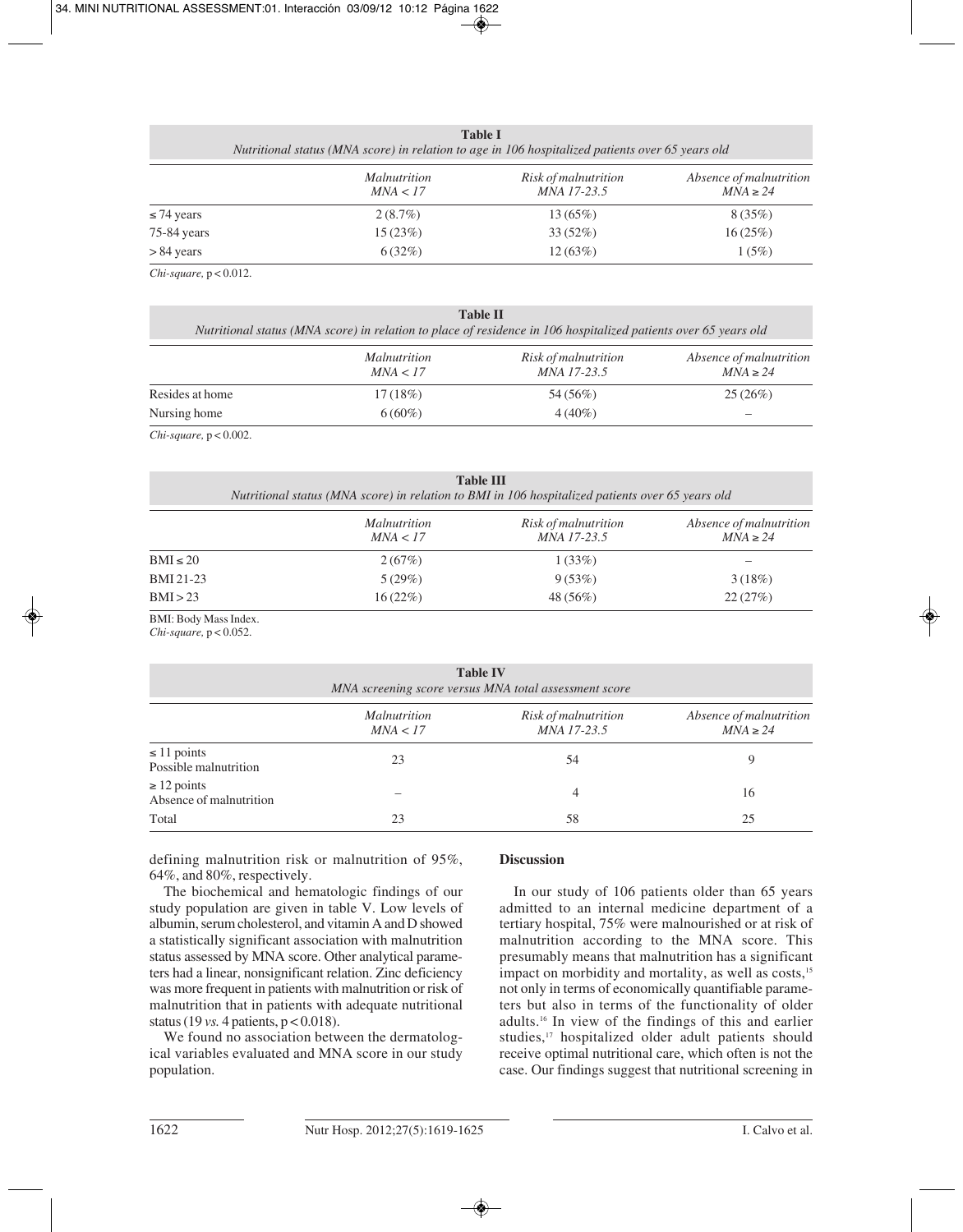| <b>Table V</b>                                                                       |  |
|--------------------------------------------------------------------------------------|--|
| Nutritional status (MNA score) in relation to hematologic and biochemical parameters |  |

|                                            | Malnutrition<br>MNA < 17 | Risk of malnutrition<br>MNA 17-23.5 | Absence of malnutrition<br>$MNA \geq 24$ | $*P <$ |
|--------------------------------------------|--------------------------|-------------------------------------|------------------------------------------|--------|
| White blood cell count $(n = 106) < 1,200$ | 11(48%)                  | $23(40\%)$                          | $8(32\%)$                                | 0.146  |
| Albumin $(n = 103) < 3.5g/dL$              | $22(100\%)$              | 43 (77%)                            | $18(72\%)$                               | 0.000  |
| Cholesterol ( $n = 104$ ) 160 mg/dL        | 17(77%)                  | 31(54%)                             | $11(44\%)$                               | 0.024  |
| Phosphorus ( $n = 104$ ) < 2.5 mg/dl       | 4(18%)                   | $6(11\%)$                           | $1(4\%)$                                 | 0.117  |
| Magnesium $(n = 64) < 1.9$ mg/dl           | 5(33%)                   | 15(45%)                             | 3(19%)                                   | 0.381  |
| Transferrin $(n = 82) < 200$ mg/dl         | $11(69\%)$               | 27(62%)                             | 12(55%)                                  | 0.323  |
| Zinc $(n = 65) < 55 \mu/dL$                | 6(43%)                   | 13(37%)                             | 4(25%)                                   | 0.304  |
| Vitamin B12- $(n = 71) < 197$ pg/mL        | $1(6\%)$                 | 1(3%)                               | $2(11\%)$                                | 0.512  |
| Vitamin A $(n = 70) < 0.4$ ug/mL           | $9(60\%)$                | $17(45\%)$                          | 2(12%)                                   | 0.005  |
| Vitamin C $(n = 63) < 6$ ng/mL             | 3(27%)                   | 11(31%)                             | 5(29%)                                   | 0.937  |
| Vitamin D $(n = 46) < 20$ ng/mL            | 8(89%)                   | 23 (88%)                            | 6(55%)                                   | 0.044  |
| Vitamin E $(n = 70) < 8$ ug/mL             |                          | 1(3%)                               | 1(6%)                                    | 0.320  |

*\*Chi-square* test.

the first 48 hours of hospitalization could be useful. Consequently, we propose the use of the MNA-SF in the nursing assessment made to evaluate patients in the admissions unit. The history of the patient should include weight loss and changes in appetite in the last three months, in addition to BMI (weight/height<sup>2</sup>). Simple measures such as documenting the patient's height and weight at admission, examining the patient, and assessing the patient's food intake would help in the early detection of malnutrition in hospitalized older adults.18 Poor food intake is a factor in the loss of muscle protein.19 Once muscle loss begins, the development of malnutrition is progressive.

The MNA-SF has been shown to have a high sensitivity, positive predictive value and negative predictive value, which confirms it as a useful tool for screening malnutrition. This is particularly useful in hospitals where malnutrition is a frequent and under-recognized clinical problem in older patients. The MNA screening phase could be used by hospital nurses to detect patients with possible malnutrition (MNA score ≤11 points) who would then undergo complete nutritional assessment by the multidisciplinary team of nutrition units. Nutrition units should develop programs to promote nutritional assessment as a routine hospital diagnostic test.20

MNA is recommended by scientific associations and can be administered by healthcare professionals in 10- 15 minutes.21 The MNA score is prognostic and predictive of mortality, and includes items designed to identify nutritional risk situations such as insufficient intake of protein, fruits and liquids. It is a good, easyto-use, useful and economical tool for identifying patients at risk of malnutrition who might benefit from early nutritional support.<sup>22</sup>

In view of our results, the use of BMI < 23 as a cutoff point for malnutrition<sup>23</sup> has little sensitivity in detecting

malnutrition or the risk of malnutrition. BMI alone is not a suitable malnutrition indicator in older adults.24

Wallace found in a longitudinal study that 13% of adults over 65 years have more than 4% weight loss over a year and that these people have a less favorable health status.<sup>25</sup>

In our study population, a high rate of malnutrition or risk of malnutrition was observed even in patients who lived at home (75%), which contrasts with previous studies, in which the institutionalization of older adults is a nutritional risk factor.26 Nonetheless, it is true that all of the institutionalized patients in our study group had malnutrition or were at risk of malnutrition. If our patients had been more regularly distributed with respect to place of residence, these differences might have been more evident. In fact, most of the patients in our study lived at home. A growing proportion of older adults in Spain live at home, with only about 3% of older adults living in nursing homes.<sup>27</sup> Our data confirmed that risk of malnutrition and malnutrition affected patients living at home, not only patients living in nursing homes as had been expected. It is necessary to establish preventive measures for older adults independently of their place of residence.28

In relation to laboratory parameters, the high frequency of hypoalbuminemia was noteworthy. Serum albumin has limitations as an indicator of nutritional status, but it is an easy parameter to determine and, regardless of its causes, provides information about the risk of death in hospitalized older adults.29 Similarly, our data flagged hypocholesterolemia as a risk factor for poor nutritional status in our older adult patients, confirming reports in the literature that hypocholesterolemia is predictive of imminent death<sup>30</sup> or less favorable health status in the elderly population.<sup>31,32</sup>

Deficits of specific nutrients, such as vitamins and minerals, can predispose to, or cause, several more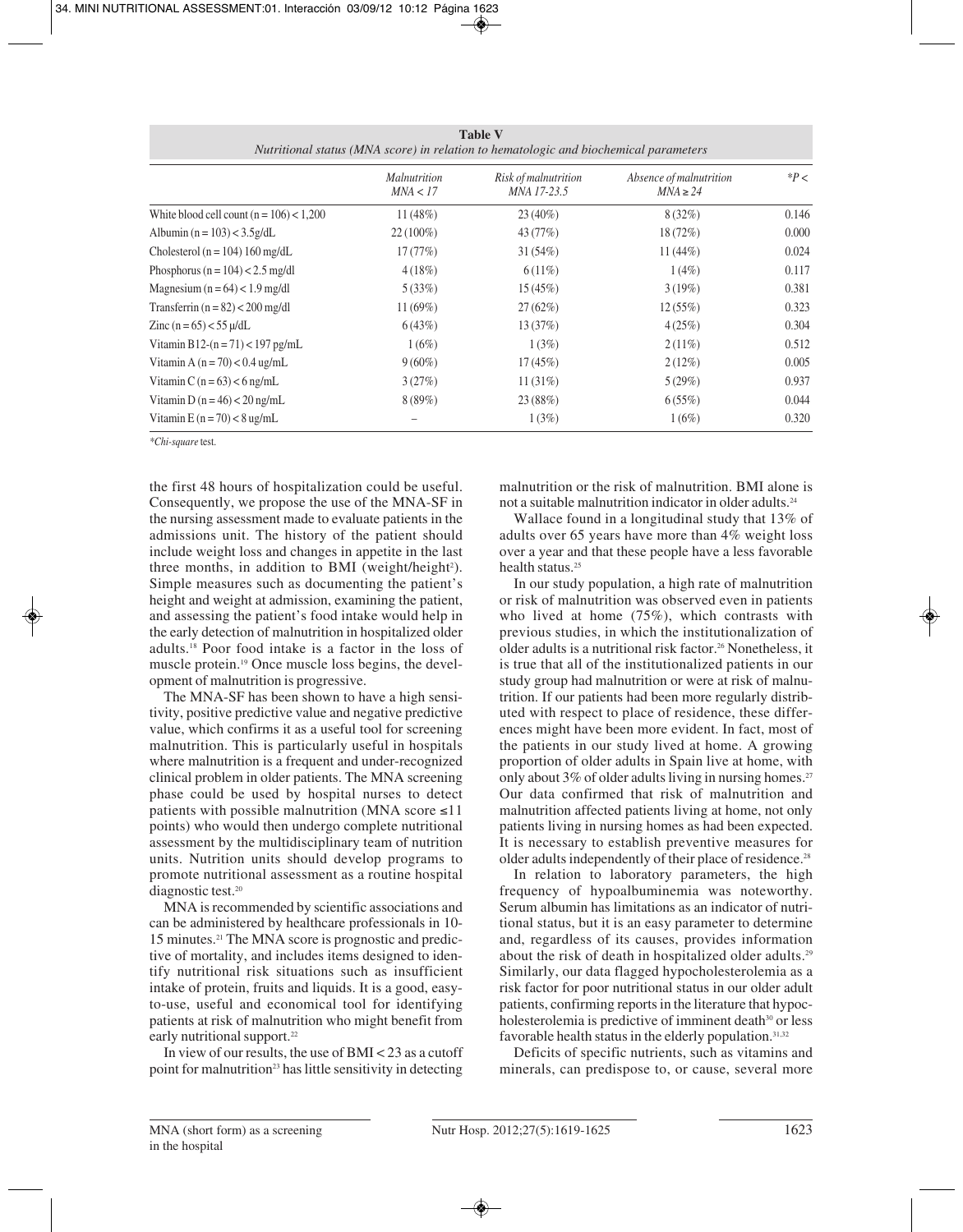serious clinical syndromes. In our study, we found a low frequency of vitamin B12 and folic acid deficiency, which we attribute to the fact that these two vitamins often are supplemented by primary care physicians and many of our patients may have benefited from this measure. This observation was corroborated by the absence of signs of generalized hyperpigmentation in relation to a possible vitamin B12 deficit. In contrast with the hydrosoluble vitamins, deficits in liposoluble vitamins, such as vitamin A and D, are frequent. Adequate intake of liposoluble vitamins is essential because of the consequences of deficiency, such as night blindness, xerosis and dermatitis in the case of vitamin A deficiency, and osteomalacia and risk of fractures in vitamin D deficiency.33

With respect to trace nutrients, zinc deficiency was more frequent in our malnourished and at risk patients (75%) than in our patients without nutritional deficits (25%). Older patients with inadequate dietary habits tend to be at risk for mild to moderate zinc deficiency. Zinc deficiency primarily affects immune function,<sup>34</sup> increasing the risk of infection and blunting the sense of taste,<sup>35</sup> smell and touch. Symptoms of zinc deficiency of particular concern include slow healing of wounds and the pressure sores that are so frequent in older patients. Zinc supplementation is therefore imperative.

Among the intervention studies in the populations of older adults, a study made in Stockholm on a sample of patients with a mean age of 85 years merits attention.<sup>36</sup> This study suggests that adults of advanced age at risk of malnutrition according to the MNA score should receive dietary counseling and dietary supplementation with fluid calorie supplements and trace elements, together with a specific hospital education program in the geriatric service to prevent weight loss and improve daily living activities.

Our results support the routine use of the MNA-SF to assess patients older than 65 years admitted to internal medicine due to the effectiveness of this simple test in detecting malnutrition and risk of malnutrition. In view of the high frequency of malnutrition and risk of malnutrition observed, routine screening for malnutrition in high-risk groups, such as older adults, by health professionals in the healthcare system is justified. Malnutrition screening of older adults should be a priority for governments and healthcare systems because it is a public health problem37 and the easiest measure to implement against it is prevention.

## **Acknowledgments**

The authors thank the nurses who work in the Internal Medicine Department (Ward 13, General Hospital) of La Paz University Hospital.

We also are grateful to Dra. Adelina Pellicer for her helpful discussions about the article.

### **References**

- 1. Sullivan DH, Sun S, Walls RC. Protein-energy undernutrition among elderly hospitalized patients: a prospective study. *JAMA* 1999; 281 (21): 2013-9.
- 2. Vetta F, Ranzoni S, Taglieri G, Bollea MR. The impact of malnutrition on the quality of life in the elderly. *Clin Nutr* 1999; 18: 259-267.
- 3. Giner M, Laviano A, Meguid MM, Gleason JR. In 1995 a correlation between malnutrition and poor outcome in critically ill patients still exists. *Nutrition* 1996; 12: 23-9.
- 4. McClave S, Mitoraj T, Thielmeier K, Greenburg R. Differentiating subtypes (hypoalbuminemic vs. marasmic) of protein caloric malnutrition: incidence and clinical significance in a university hospital setting. *JPEN* 1992; 16: 337-42.
- 5. Kruizenga HM, Wierdsma NJ, Van Bokhorst MAE y cols. Screening of nutritional status in The Netherlands. *Clin Nutr* 2003; 22: 147-52.
- 6. Agarwal N, Acevedo F, S Leighton L, Cayten C. Gene; and Pitchumoni. Predictive ability of various nutritional variables for mortality in elderly people. *Am J Clin Nutr* 1988; 48: 1173- 8.
- 7. Garcia Peris P. Prevalencia y factores asociados a malnutrición en ancianos hospitalizados. *An Med Interna Madrid* 2004; 21: 261-262.
- 8. Stratton RJ, Green CJ, Elia M. Disease-related malnutrition. CAB International, 2003.
- 9. Villalobos Gámez JL, García-Almeida JM, Guzmán de Damas JM, Rioja Vázquez R et al. Proceso INFORNUT: validación de la fase filtro —FILNUT— y comparación con otros métodos de detección precoz de desnutrición hospitalaria. *Nutr Hosp* 2006;  $21:491-504$ .
- 10. Kerstetter JE, Holhausen BA, Fitz PA. Malnutrition in the institutionalized older adult. *J Am Diet Assoc* 1992; 92: 1109-16.
- 11. Capo Pallás M. Importancia de la nutrición en la persona de edad avanzada. Ed Novartis, 2002.
- 12. Ruiz MD, Artacho R, Oliva P, Moreno R, Bolaños J, De Teresa C et al. Nutritional risk in institutionalized older women determined by the mini nutritional assessment test: What are the main factors? *Nutrition* 2003; 19: 767-71.
- 13. Chan M, Lim YP, Ernest A, Tan TL. Nutritional assessment in an Asian nursing home and its associated with mortality. *J Nutr Health Aging* 2010; 14 (1): 23-8.
- 14. Guigoz Y., Lauque S, Vellas B.J. Identifying the elderly at risk for malnutrition. The Mini Nutritional Assessment (MNA). *Clin Geriatr Med* 2002; 18 (4): 737-57.
- 15. Neelemaat F, Thijs A, Seidell JC, Bosmans JE, Van Borkhorstde van der Schueren MA. Study protocol: cost-efectiveness of transmural nutrition support in malnourished elederly patient in comparison with usual care. *Nutr J* 2010; 9 (1): 6.
- 16. Cerezeda E, Vanotti A. The new geriatric nutritional risk index is a good predictor of muscle dysfunction in institutionalized older patients. *Clin Nutr* 2007; 26 (1): 78-83. E pub 2006 Oct 25.
- 17. Dinsdale P. Hungry for help. *Nurs Stand* 2006; 20 (40): 22-4.
- 18. Ranhoff AH, Gjoen Au, Mowé M. Screening for malnutrition in elderly acute medical patients: the usefulness of MNA-SF. *J Nutr Health Aging* 2005; 9 (4): 221-5.
- 19. Fiatarone MA, O'Neill EF, Ryan ND et al. Exercise training and nutritional supplementation for physical frailty in very old people. *N. England J Med* 1994; 330: 1769-75.
- 20. Morillas J, García-Talavera N, Martín Pozuelo G, Reina BA, Zafrilla P. Detección del riesgo de desnutrición en ancianos no institucionalizados. *Nutr Hosp* 2006; 21: 650-656.
- 21. Vellas B, Villars H, Abellan G, Soto ME, Rolland Y, Guigoz Y et al. Overview of the MNA. Its history and challenges. *J Nutr Health Aging* 2006; 10: 456-63.
- 22. Gazzotti C, Pepinster A, Petermans J, Albert A. Interobserver agreement on MNA nutritional scale of hospitalized elderly patients. *Nutr Health & Aging* 1997; 1 (1).
- 23. Suominen MH, Sandelin E, Soini H, Pitkala KH. How well do nurses recognize malnutrition in elderly patients? *Eur J Clin Nutr* 2007.